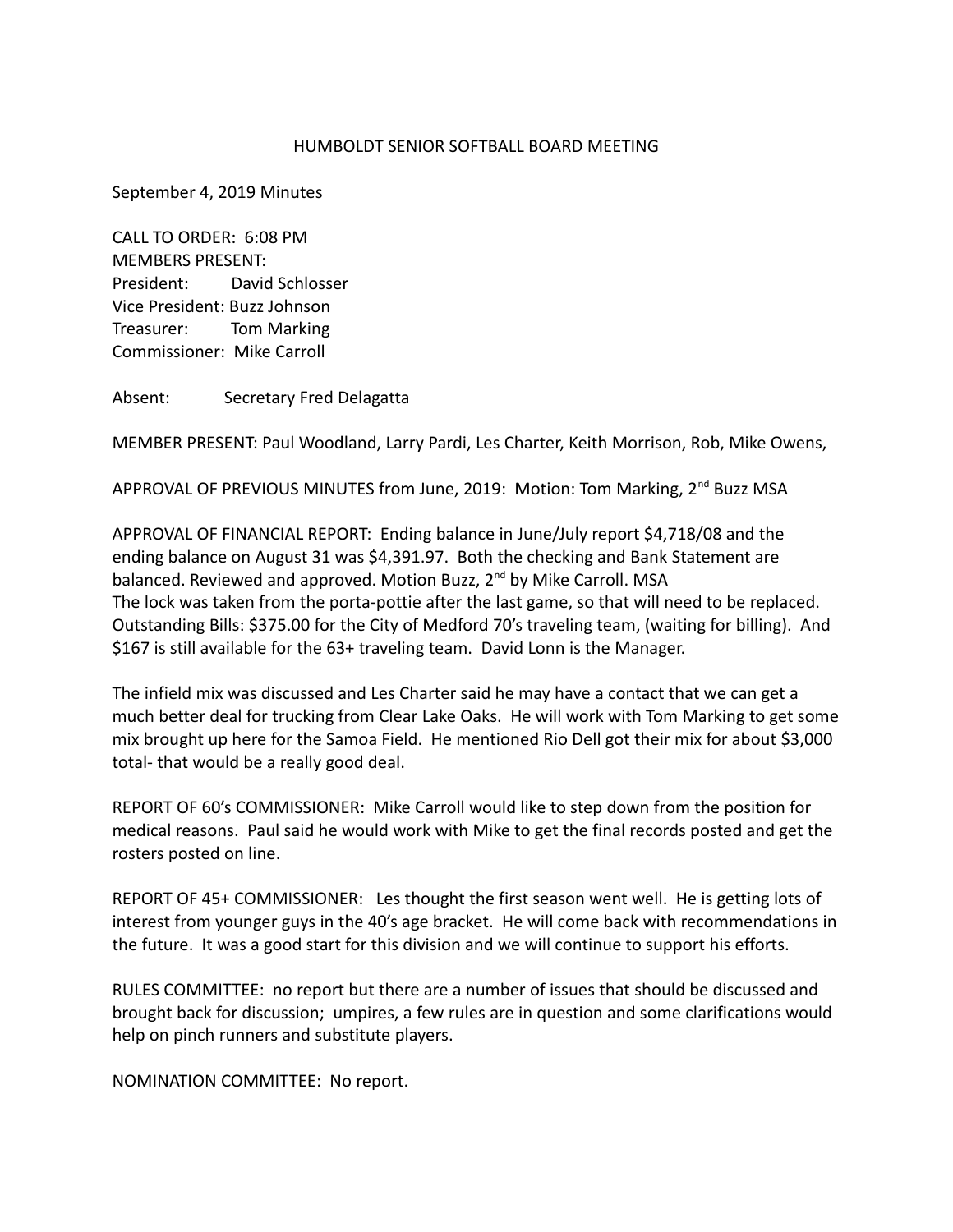FIELD COMMITTEE: No Chair is appointed at this time. A maintenance superintendent could take care of a number of issues; lime and paint, field prep, gopher holes, schedule maintenance days, shed organization and dragging the field, etc.

WEBMASTER: David is still handling this, but is looking for a volunteer.

Mike Owens expressed concern over the behavior of some of the players with language and arguing. It was agreed that the Code of Conduct should be put on the back of the waiver and signed by all players at the start of the season. It was expressed that the umpire would have the authority to eject players from the game for serious violations or repeated warnings.

Mike also brought up the reintroduction of Bill Hicks to the league next year; he thought the Board would need to take action.

Actually, there is no board action necessary since Bill and Dan Duncan both voluntarily quit this league this year prior to the season. The Board only acted to not allow him to rescind his resignation back in April. It was decided that since neither was on the Legends roster this year, they could both go into the draft should they decide to return next year. It was discussed it would not be a good idea to have them both on the same team. Appreciation was expressed for the work that Bill used to put in to prepare the fields; perhaps he might be a good candidate for the Field Maintenance Position, if he is interested.

## NEW BUSINESS:

SEASON WRAPUP DISCUSSION AND ITEMS OF INTEREST: David asked for each Manager to list one item of concern they had from this year.

There were a number of items expressed. 4 brought up the importance of the 6-12' height restriction, that was not consistently called this year. Conduct of players was a concern over the use of profanity and arguing, substitutions of impact players and where they are placed in the batting order and field positions; they should be last in the lineup and Buzz mentioned in previous years substitutes were placed as the catcher, first base or right field. (the Rules Committee should discuss this). Several felt the pinch runner rule was being abused. They consider this for injured players and not just to have a faster runner on first base (referred to the Rules Committee). Also mentioned was having a water jug in each dugout, and installing heavy rubber mats in the batter boxes to avoid holes and uneven ground.

Les mentioned he would like to see a tournament at the end of the season and maybe one at the start of the season. Paul liked the idea and wants to see it scheduled in for next year. It would have to be on a weekend to play a round robin style tournament.

A discussion of alcohol came up and whether it's allowed at the Samoa Field. Tom addressed this as the Risk Manager and stated that it is School Property that, technically, no alcohol is allowed on school or public recreation property. However, it is not enforced and is a common